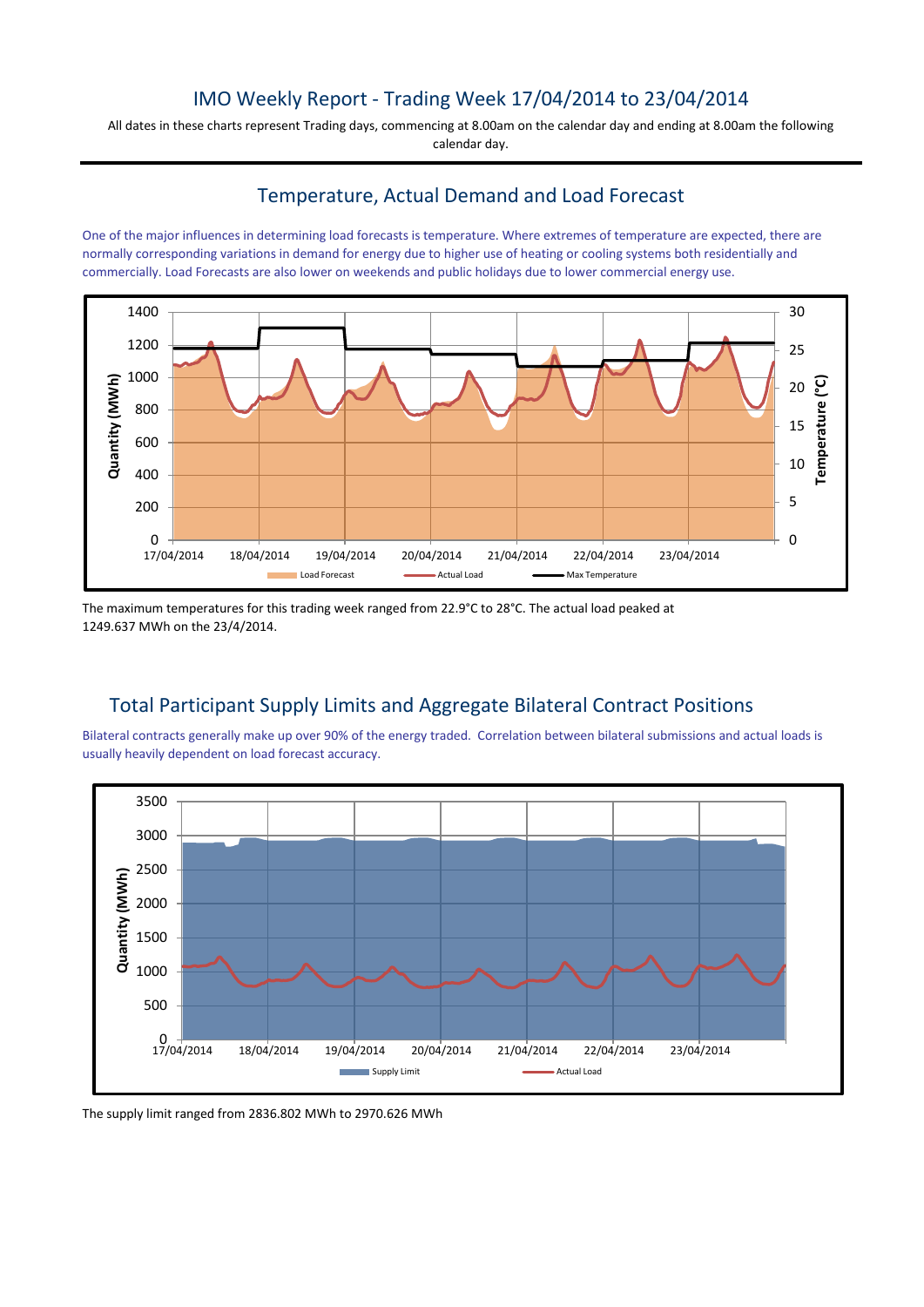#### Net Balancing Market Trades

Bilateral contracts and STEM trading are generally based on the forecast energy requirements of Participants. When the forecast requirements are higher or lower than the actual requirements for a day, this Market energy must be bought and sold in the balancing mechanism. This graph shows the estimated net balancing trades.



The majority of the balancing activity this week occurred within Balancing Supply. The maximum balancing demand for the week reached 81.436 MWh on the 23/4/2014. The maximum balancing supply for the week reached -145.192 MWh on the 21/4/2012.

# Total Traded Energy

This chart represents a comparison between the total net energy that is traded in Bilateral Contracts, the STEM and the balancing mechanism. Balancing Supply represents cases in which the total contract position is greater than the demand and customers must supply energy back to balancing. Balancing Demand represents cases in which the total contract position is less than the demand and customers must purchase energy from balancing.



Total balancing supply equalled -10730.573 MWh whereas total balancing demand equalled 4842.628 MWh. The Total STEM Traded quantity was 11399.905 MWh, with the STEM Clearing Quantity ranging between 16.806 MWh and 63.382 MWh.